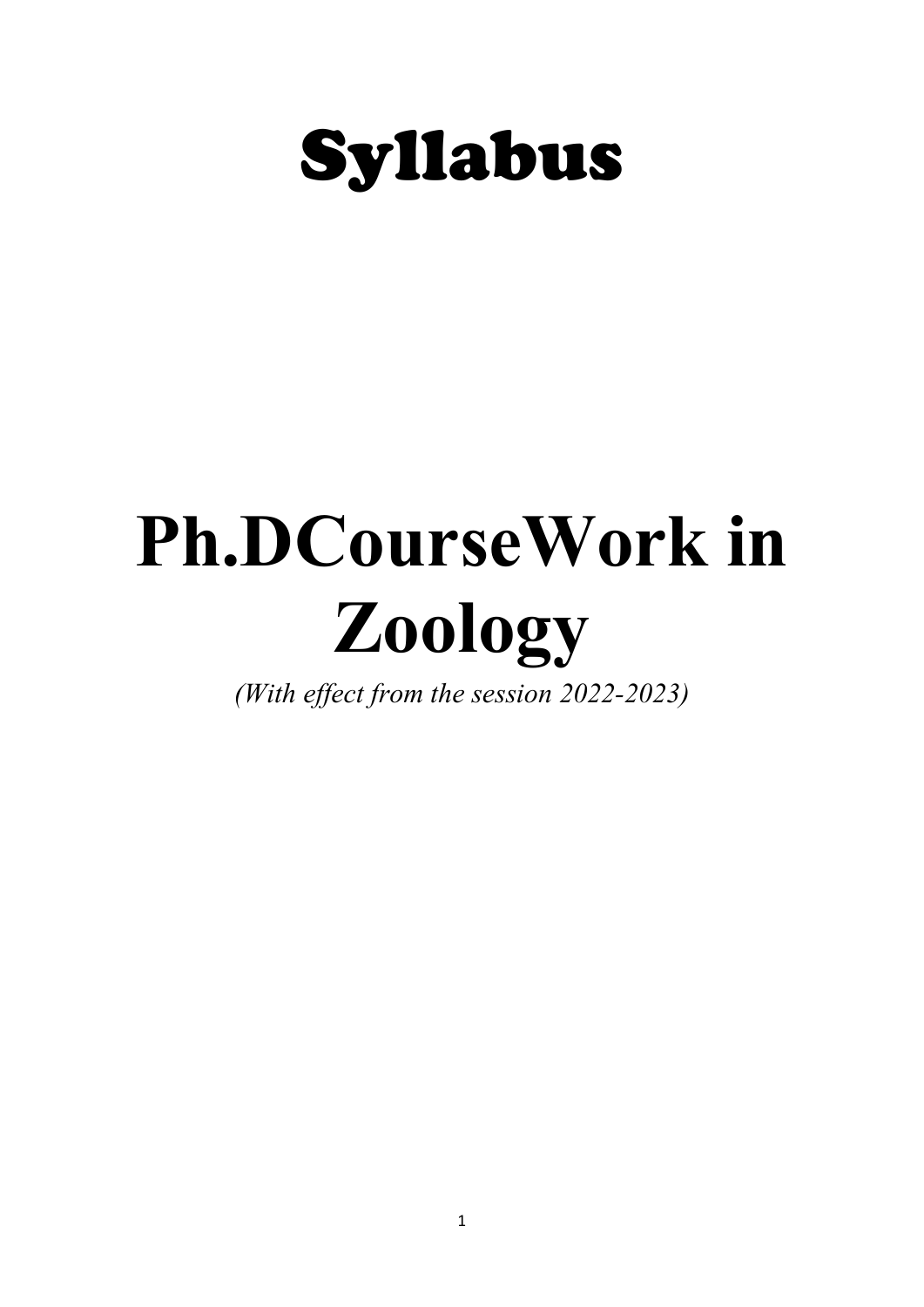The Ph.D. Course Worksyllabus in Zoology under credit system (2022-2023) has been placed in the meeting of Departmental Research Committee (DRC) in Zoology held on 23rd February 2022. The members of DRCrecommended the syllabus and the same was subsequently submitted to the Secretary, PG Faculty Council, University of Kalyani on 24<sup>th</sup> February 2022, for approval from the University Authority. The Faculty Council of the University of Kalyani has approved the final syllabus on ………….2022.

Chairman, DRC, Department of Zoology University of Kalyani, Kalyani, W.B. India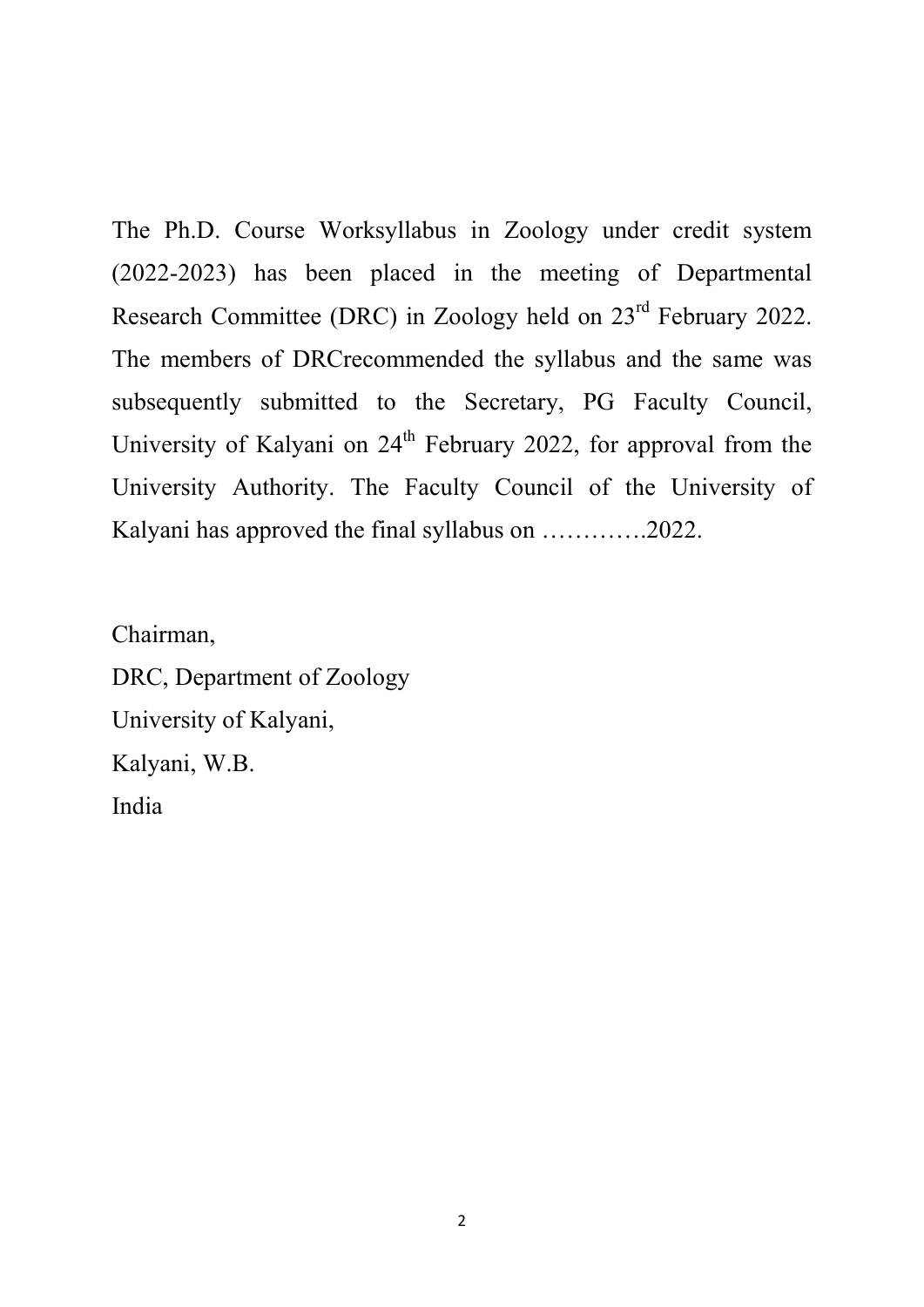## Preamble

The research scholars of Department of Zoology shall have to undergo a Ph.D. course work of 16 credits, to be completed in 1 semester. The course comprises four components:

- a. Research Methodology I (at the faculty level) (4 credits),
- b. Research Methodology II (at the department level) (4 credits)
- c. Subject Upgradation I (Department/Subject Specific Components) (4 credits) and
- d. Subject Upgradation II (Transdisciplinary Components) (4 credits).

Keeping the importance of research in present scenario and to enhance the quality of research,the Ph. D. Course Work Syllabus in Zoologyhas been designedas a prerequisite for the students to continue with the Ph.D. programme in the department. The programme aims at facilitating the research students andto culture essential quality research among the students who joined the Ph.D. programme from the academic year 2022-23. The course further aims at familiarizing the perspectives, pedagogy and their implications in various areas of investigations.

As per the UGC guidelines, the research scholars who are admitted under the Ph. D. Programme will have to undergo a Ph.D.Coursework. The details of disciplinespecific and research theme-specific courses are given below.

## Ph.D. Coursework Syllabus

Department of Zoology, University of Kalyani Effective from 2022- 2023 Session

| <b>Paper – 1: (RM/A):</b> Research Methodology (A) (at the faculty level) |                              |            |                  |        |  |  |
|---------------------------------------------------------------------------|------------------------------|------------|------------------|--------|--|--|
| <b>Course Code</b>                                                        | <b>Course title</b>          | Points 100 | <b>Credits:</b>  | Hours/ |  |  |
| $(RM-A)$                                                                  |                              |            | $\boldsymbol{4}$ | Week   |  |  |
|                                                                           | <b>Quantitative Methods</b>  |            |                  |        |  |  |
|                                                                           | <b>Qualitative Methods</b>   |            |                  |        |  |  |
|                                                                           | <b>Computer Applications</b> |            |                  |        |  |  |
|                                                                           | <b>Research Ethics</b>       |            |                  |        |  |  |
|                                                                           | Training / Field Work        |            |                  |        |  |  |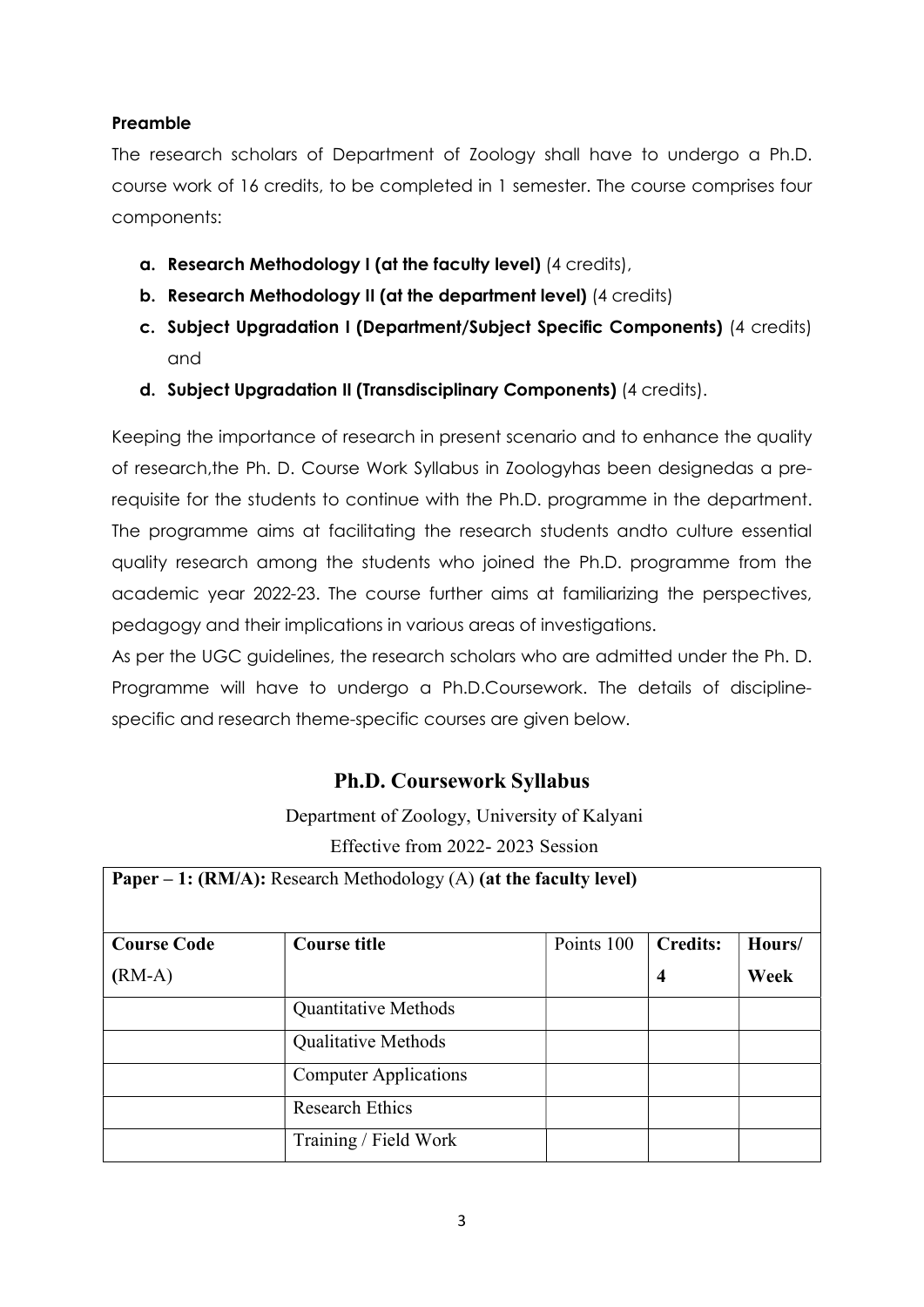| Marks Distribution: | Term End Examination:  |    | 60 Marks |
|---------------------|------------------------|----|----------|
|                     | Internal Assessment:   |    | 20 Marks |
|                     | Viva-voce Examination: |    | 20 Marks |
|                     |                        |    |          |
|                     | $Total =$              | 04 | 100      |

| <b>Paper – 2: (RM/B):</b> Research Methodology (B) (at the department level) |                                                                  |            |                      |                |  |
|------------------------------------------------------------------------------|------------------------------------------------------------------|------------|----------------------|----------------|--|
| Code<br>Course<br>$RM - B$                                                   | <b>Course title</b>                                              | Points 100 | <b>Credits:</b><br>4 | Hours/<br>Week |  |
|                                                                              | Review of Literature, Book Review<br>Preparation of Final Report |            |                      |                |  |
|                                                                              | <b>Presentation of Research Papers</b>                           |            |                      |                |  |
| <b>Marks</b><br>Distribution:                                                | Term End Examination:                                            |            | 60<br>Marks          |                |  |
|                                                                              | Internal Assessment:                                             |            | 20<br>Marks          |                |  |
|                                                                              | Viva-voce Examination:                                           |            | 20<br>Marks          |                |  |
|                                                                              |                                                                  |            |                      |                |  |
|                                                                              | $Total =$                                                        | 04         | 100                  |                |  |

| <b>Paper – 3: (ALC/A):</b> Advanced level course on subject (A)<br>(Department/Subject Specific Components) (at the department level) |                        |            |                      |                |  |
|---------------------------------------------------------------------------------------------------------------------------------------|------------------------|------------|----------------------|----------------|--|
| Code<br>Course<br>(ALC/A)                                                                                                             | Course title           | Points 100 | <b>Credits:</b><br>4 | Hours/<br>Week |  |
|                                                                                                                                       |                        |            |                      |                |  |
|                                                                                                                                       |                        |            |                      |                |  |
| Marks                                                                                                                                 | Term End Examination:  |            | 60                   |                |  |
| Distribution:                                                                                                                         |                        |            | <b>Marks</b>         |                |  |
|                                                                                                                                       | Internal Assessment:   |            | 20                   |                |  |
|                                                                                                                                       |                        |            | <b>Marks</b>         |                |  |
|                                                                                                                                       | Viva-voce Examination: |            | 20                   |                |  |
|                                                                                                                                       |                        |            | <b>Marks</b>         |                |  |
|                                                                                                                                       |                        |            |                      |                |  |
|                                                                                                                                       | $Total =$              | 04         | 100                  |                |  |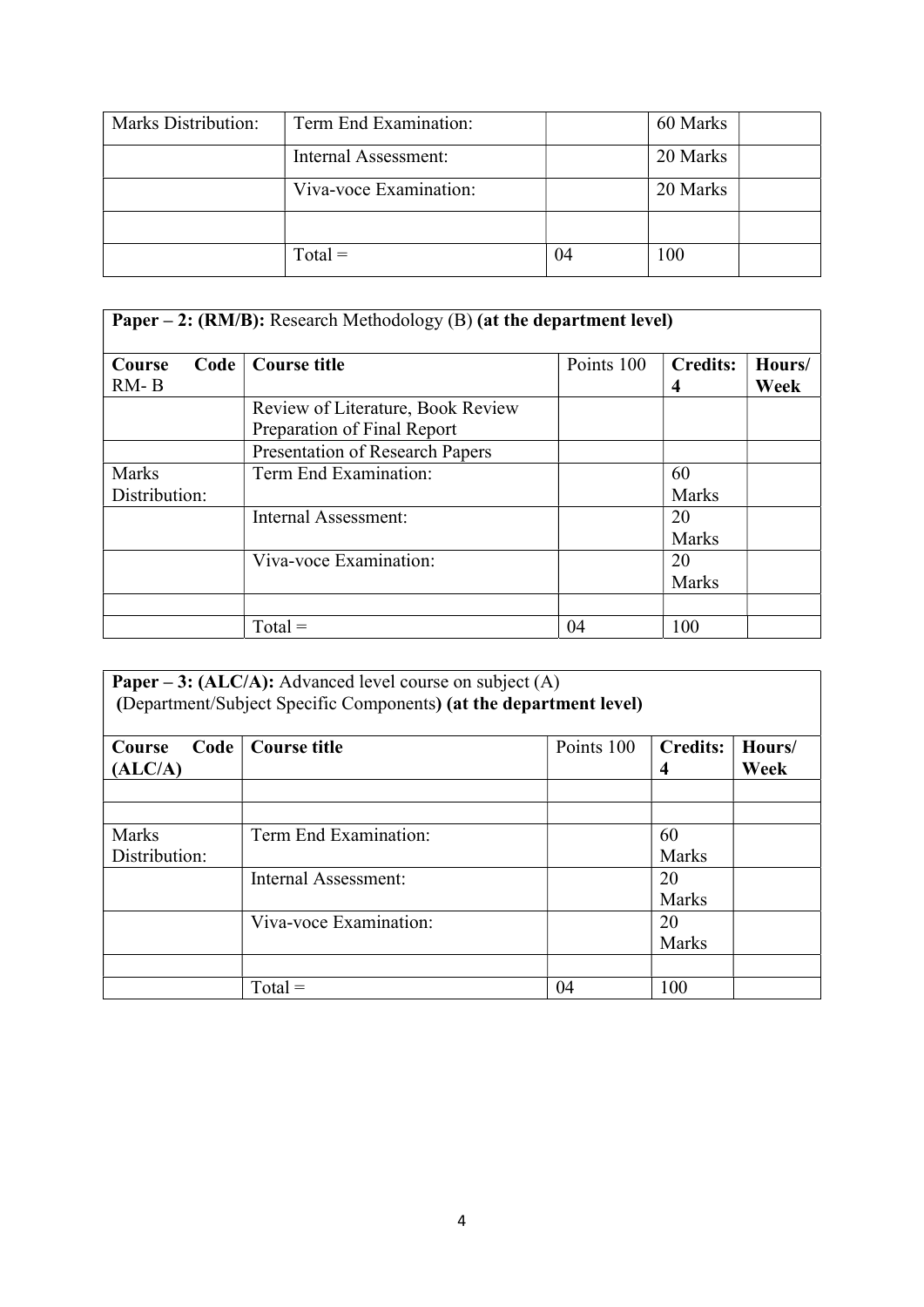| Paper – 4: (ALC/B): Advanced level course on subject (B)<br>(Transdisciplinary Components)## (at the department level) |                        |        |                   |        |  |
|------------------------------------------------------------------------------------------------------------------------|------------------------|--------|-------------------|--------|--|
| Code<br>Course                                                                                                         | <b>Course title</b>    | Points | <b>Credits: 4</b> | Hours/ |  |
| (ALC/B)                                                                                                                |                        | 100    |                   | Week   |  |
|                                                                                                                        |                        |        |                   |        |  |
| Marks                                                                                                                  | Term End Examination:  |        | 60 Marks          |        |  |
| Distribution:                                                                                                          |                        |        |                   |        |  |
|                                                                                                                        | Internal Assessment:   |        | 20 Marks          |        |  |
|                                                                                                                        | Viva-voce Examination: |        | 20 Marks          |        |  |
|                                                                                                                        |                        |        |                   |        |  |
|                                                                                                                        | $Total =$              | 04     | 100               |        |  |

##Transdisciplinary Components: Topics which are not taught in the specific subject but

they are directly or indirectly associated with their daily research activities.

## Question Pattern

| <b>Internal Assessment</b>                      | <b>End Term Examination</b>                                                      |
|-------------------------------------------------|----------------------------------------------------------------------------------|
| For written test only                           | For 60 Points:                                                                   |
| For 20 points:<br>2 Pt. $\times$ 10 (out of 12) | $2^{1/2}$ pt x 4 (out of 5)=10<br>5pt x 6 (out of 8)=30<br>10p x 2 (out of 3)=20 |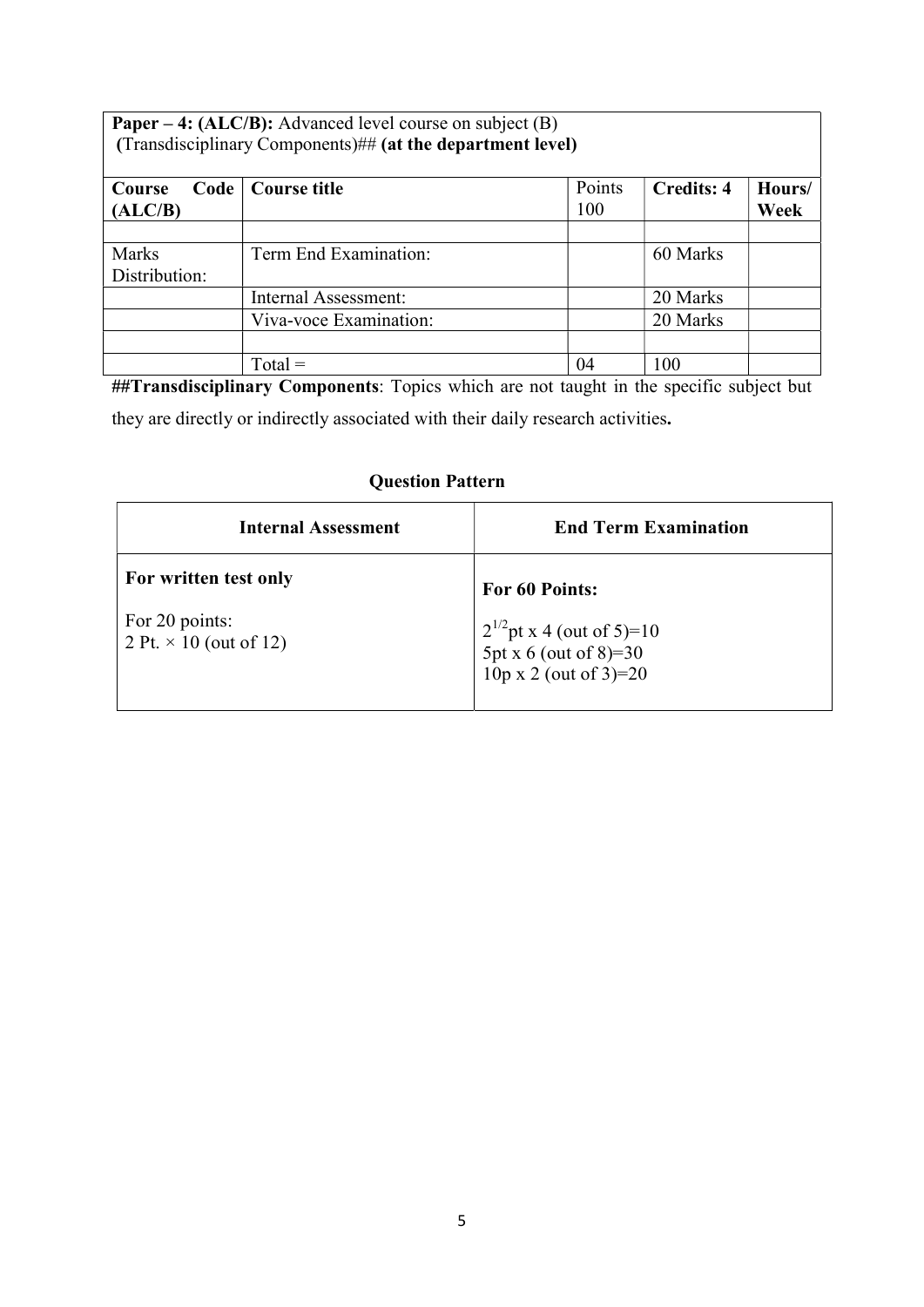#### Programme Objectives:

The Ph.D. Course work programme in Zoology is designed to understand the basic and advanced biology concepts and techniques to define various research problems. The syllabus has been re-structured to understand the principles, operations and applications of laboratory equipment so that scholar could handle them and develop scientific temperament. It aims to gain an appreciation and knowledge of using animals for research and to deal with animal handling and the animal ethical issues. The syllabus further aims to provide expertise on various statistical tools and soft wares to analyse the data obtained.

### Programme Specific Outcomes:

The Research scholars are trained during their Ph.D. course on how to develop critical thinking and independent outlook to identify a problem and design experiments. The emphasis are given to address a particular question (which has not been raised earlier) by using skills and specific knowledge they inculcate during the training which are relevant to their own research interests, including theories and methods of intervention. The Ph.D. course work in Zoology will help the research scholar to develop and equip the student with skills to conceive research ideas, to analyze problems, evaluate and validate results, and draw reasonable conclusions thereof. The students after successfully completing the programme will help them acquire knowledge, critical thinking skills, and experience in conducting cutting-edge research. Students would also gain proficiency in research methodology and assessment techniques in animal science. This course will facilitate the students on demonstrating the ability to make original and significant contributions to the scientific knowledge base in their area of research including publications, grant writing and conference presentations.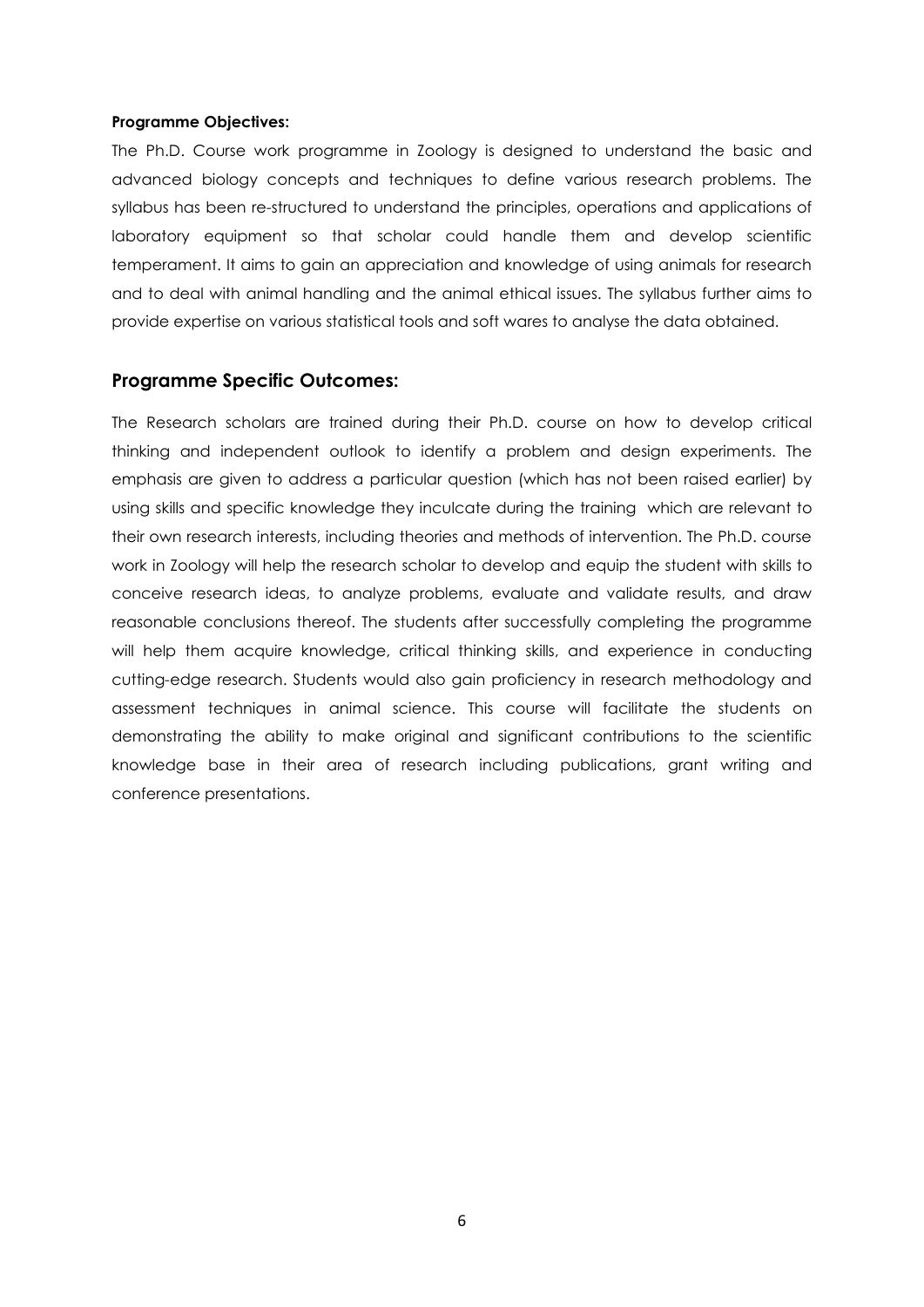## Department of Zoology University of Kalyani PhD Course Work Syllabus (Session 2022-23 Onwards)

| <b>Paper – 1: (RM/A):</b> Research Methodology (A) (at the faculty level) |                              |            |                 |        |  |
|---------------------------------------------------------------------------|------------------------------|------------|-----------------|--------|--|
|                                                                           |                              |            |                 |        |  |
| <b>Course Code</b>                                                        | <b>Course title</b>          | Points 100 | <b>Credits:</b> | Hours/ |  |
| $(RM-A)$                                                                  |                              |            | 4               | Week   |  |
|                                                                           | <b>Quantitative Methods</b>  |            |                 |        |  |
|                                                                           | <b>Qualitative Methods</b>   |            |                 |        |  |
|                                                                           | <b>Computer Applications</b> |            |                 |        |  |
|                                                                           | <b>Research Ethics</b>       |            |                 |        |  |
|                                                                           | Training / Field Work        |            |                 |        |  |
| <b>Marks Distribution:</b>                                                | Term End Examination:        |            | 60 Marks        |        |  |
|                                                                           | Internal Assessment:         |            | 20 Marks        |        |  |
|                                                                           | Viva-voce Examination:       |            | 20 Marks        |        |  |
|                                                                           |                              |            |                 |        |  |
|                                                                           | $Total =$                    | 04         | 100             |        |  |

| <b>Paper – 2: (RM/B):</b> Research Methodology (B) (at the department level) |                                                                  |            |                      |                |
|------------------------------------------------------------------------------|------------------------------------------------------------------|------------|----------------------|----------------|
| <b>Course Code (RM-</b><br>B)                                                | <b>Course title</b>                                              | Points 100 | <b>Credits:</b><br>4 | Hours/<br>Week |
|                                                                              | Review of Literature, Book Review<br>Preparation of Final Report |            |                      |                |
|                                                                              | <b>Presentation of Research Papers</b>                           |            |                      |                |
| Marks Distribution:                                                          | Term End Examination:                                            |            | 60<br><b>Marks</b>   |                |
|                                                                              | Internal Assessment:                                             |            | 20<br><b>Marks</b>   |                |
|                                                                              | Viva-voce Examination:                                           |            | 20<br><b>Marks</b>   |                |
|                                                                              |                                                                  |            |                      |                |
|                                                                              | $Total =$                                                        | 04         | 100                  |                |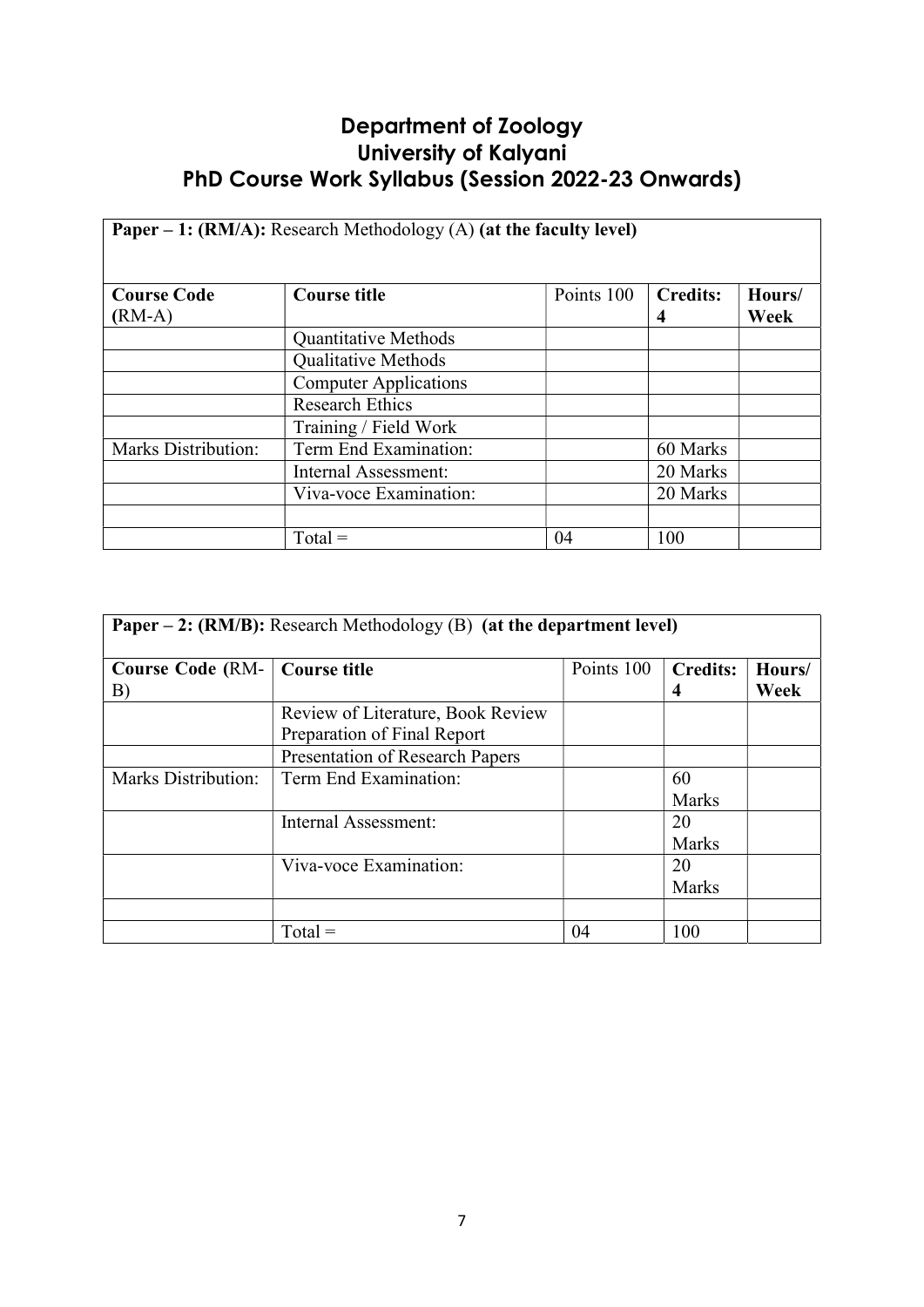| <b>Paper - 3: Subject Upgradation I (Department/Subject Specific Components)</b> |                                                                                                                                                                                                                                                                                                                                                                                                                                                                            |                 |              |  |
|----------------------------------------------------------------------------------|----------------------------------------------------------------------------------------------------------------------------------------------------------------------------------------------------------------------------------------------------------------------------------------------------------------------------------------------------------------------------------------------------------------------------------------------------------------------------|-----------------|--------------|--|
|                                                                                  | (at the department level)                                                                                                                                                                                                                                                                                                                                                                                                                                                  |                 |              |  |
| Course                                                                           | (ALC/A): Advanced level course on subject (A)<br><b>Course Title (Contents)</b>                                                                                                                                                                                                                                                                                                                                                                                            | <b>Credits:</b> | <b>Marks</b> |  |
|                                                                                  |                                                                                                                                                                                                                                                                                                                                                                                                                                                                            |                 |              |  |
| Code(ALC/A)                                                                      |                                                                                                                                                                                                                                                                                                                                                                                                                                                                            | 4               | (FM 100)     |  |
|                                                                                  | interaction:Semio-chemical<br><b>Plant-insect</b><br>1)<br>interaction<br>between<br>plants<br>and<br>insects, Qualitative<br>and<br>quantitative<br>estimation of plant volatiles, Olfactometric<br>bioassay                                                                                                                                                                                                                                                              |                 |              |  |
|                                                                                  | Concepts on phytochemicals-based insect-<br>2)<br>pest management                                                                                                                                                                                                                                                                                                                                                                                                          |                 |              |  |
|                                                                                  | <b>Drug designing:</b> Binding assay of ligands with<br>3)<br>cellular bio-molecules (DNA/RNA/proteins)<br>spectrophotometric<br>on<br>and<br>based<br>calorimetric techniques, Assessment<br>ofln<br>vitro cytotoxicity on cancer cell lines using<br>biochemical<br>methods<br>and<br>In<br>vivo<br>therapeutic effect of drug/small (ligands)<br>molecules against various toxicant                                                                                     |                 |              |  |
|                                                                                  | Fish feed Management: Probiotics and pre-<br>4)<br>biotics as feed additives and functional<br>food;<br>Feedstorage;Fish<br>diseases<br>management.                                                                                                                                                                                                                                                                                                                        |                 |              |  |
|                                                                                  | Heavy metals & pesticide: Toxicity<br>5)<br>and<br>ecological impacts, Heavy<br>Metals<br>and<br>Pesticides as endocrinedisruptors.                                                                                                                                                                                                                                                                                                                                        |                 |              |  |
|                                                                                  | <b>Systematic biology:</b><br>6)<br>a. Survey of sources and interpretation of<br>systematic data.<br>b. Fundamentals of phylogenetic<br>systematics.<br>c. Informatics toolbox for systematics.<br>d. International biodiversity resource<br>management.                                                                                                                                                                                                                  |                 |              |  |
|                                                                                  | 7) Sample preparation for Microscopy:<br>a. Immuno-histofluorescence, fluorescence<br>staining,<br>dye<br>Immuno-<br>fluorescenceapplication in research<br>b. Histochemical<br>and<br>Immuno-<br>histochemical techniques<br>c. Biological sample preparation for Electron<br>Microscopy<br>d. Collection, fixation, staining, preservation<br>protozoan Parasites. Morphometric<br>Оf<br>analysis under Microscope<br>Cell culture basics:Instrumentations;Culture<br>8) |                 |              |  |
|                                                                                  | Media and preparation; Culture types and<br>methods; Cell lines, maintenance and                                                                                                                                                                                                                                                                                                                                                                                           |                 |              |  |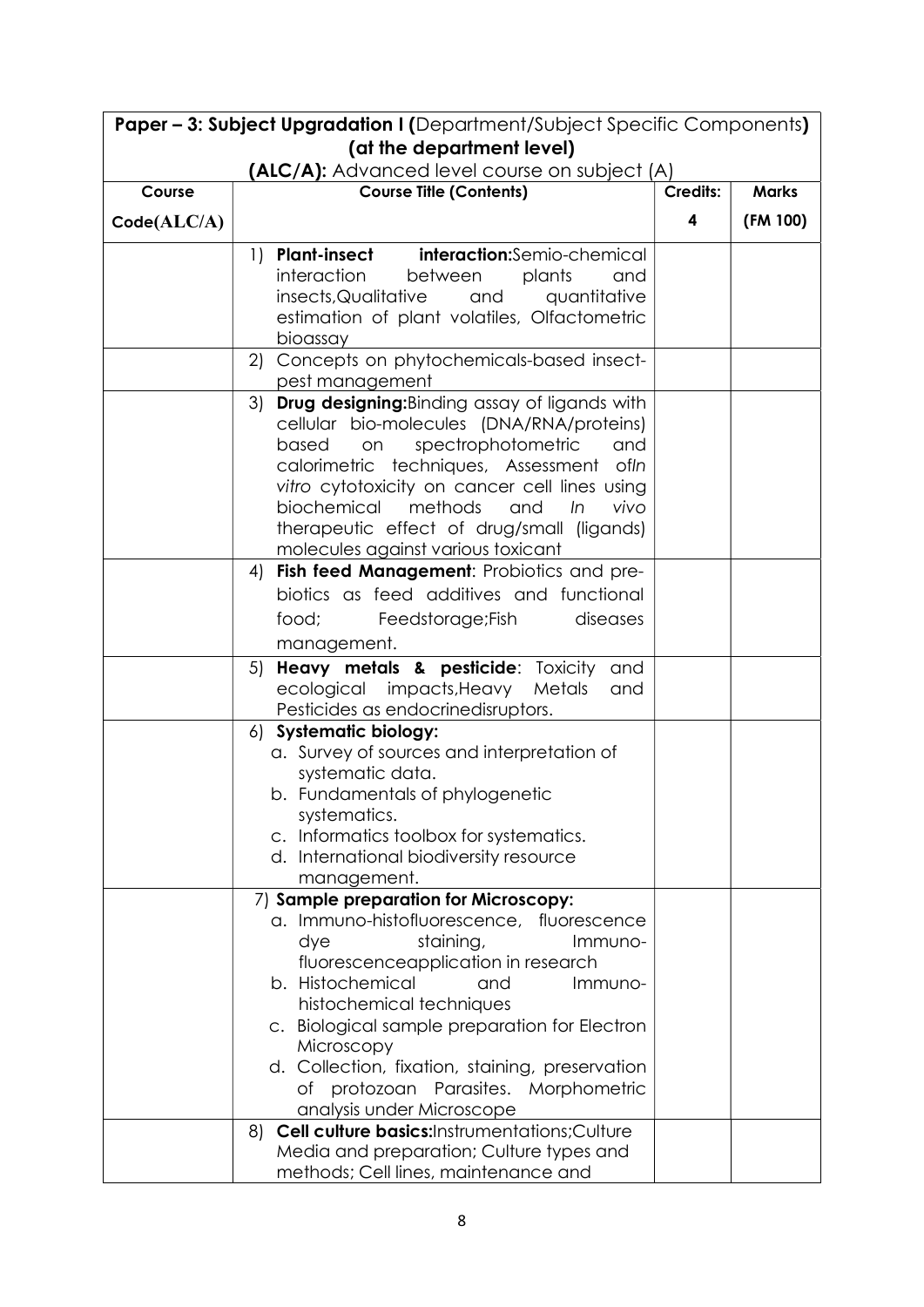|               | storage                                                                                                                                                                                                                                       |    |          |
|---------------|-----------------------------------------------------------------------------------------------------------------------------------------------------------------------------------------------------------------------------------------------|----|----------|
|               | 9)<br>Cellular system biology: AnOverview                                                                                                                                                                                                     |    |          |
|               | 10) Pharmacogenomics and nanomedicine:<br>Introduction; Pharmacogenetics in<br>diagnosis; tools; Role of pharmacogenomics<br>and nanomedicine in diagnosis and<br>treatment of diseases; Formulation and<br>characterization of nanomaterials |    |          |
|               | 11) Model system: Model organisms<br>and<br>applications to human biology (disease)-<br>E.coli, C.elegans, Drosophila, Fish, Mouse.                                                                                                           |    |          |
|               | 12) Molecular Diagnostics: Molecular<br>interactions assay-Protein-protein<br>and<br>Protein-DNA;<br>Cis-regulatory<br>elementscharacterization; Gene to Genome:<br>Sequencing strategies and development                                     |    |          |
| Marks         | Term End Examination:                                                                                                                                                                                                                         |    | 60 Marks |
| Distribution: |                                                                                                                                                                                                                                               |    |          |
|               | Internal Assessment:                                                                                                                                                                                                                          |    | 20 Marks |
|               | Viva-voce Examination:                                                                                                                                                                                                                        |    | 20 Marks |
|               | $Total =$                                                                                                                                                                                                                                     | 04 | 100      |

## Reference Books:

- 1. Pillai, TVR. and M. N. Kutty., 2005. Aquaculture: Principles and Practices, Wiley- Blackwell.
- 2. Bose, AN., Yang, C.T., and Misra, A. 1991. Coastal Aquaculture Engineering. Oxford and IBH Publishing Co., PVt. Ltd., NewDelhi.
- 3. Robert R. Stickney., 2009. Aquaculture: An Introductory Text, CAB International Publishers.
- 4. Clark, R.B., 1992. Marine Pollution. 3rd Edition. Clavendon Press, Oxford,UK 172pp.
- 5. Michael J. Kennish., 1996. Estuarine and Marine Pollution. (524 pp.) 07/002 CRC Press, NewYork.
- 6. Michael J.Kennish, 1997. Pollution Impacts on Marine Biotic Communities (310pp)7/77, CRC press, NewYork.
- 7. Trivedi, R.K.2001. Aquatic Toxicology and Toxicology (239 pp) 7/157 ABD publishers,Jaipur
- 8. Yasunori Murakami, Kei Nakayama, shin Kitamura., 2008. Biological Response to Chemical pollutants. Terra pub, Tokyo, 372pp.
- 9. Strachan, T and Read, A (2018) Human Molecular Genetics
- 10. Geoffrey M. Cooper (2019) The Cell: A Molecular Approach
- 11. James D. Watson, Tania A. Baker, Stephen P. Bell (2018) Molecular Biology of Gene
- 12. Harvey F Lodish (2018) Molecular Cell Biology.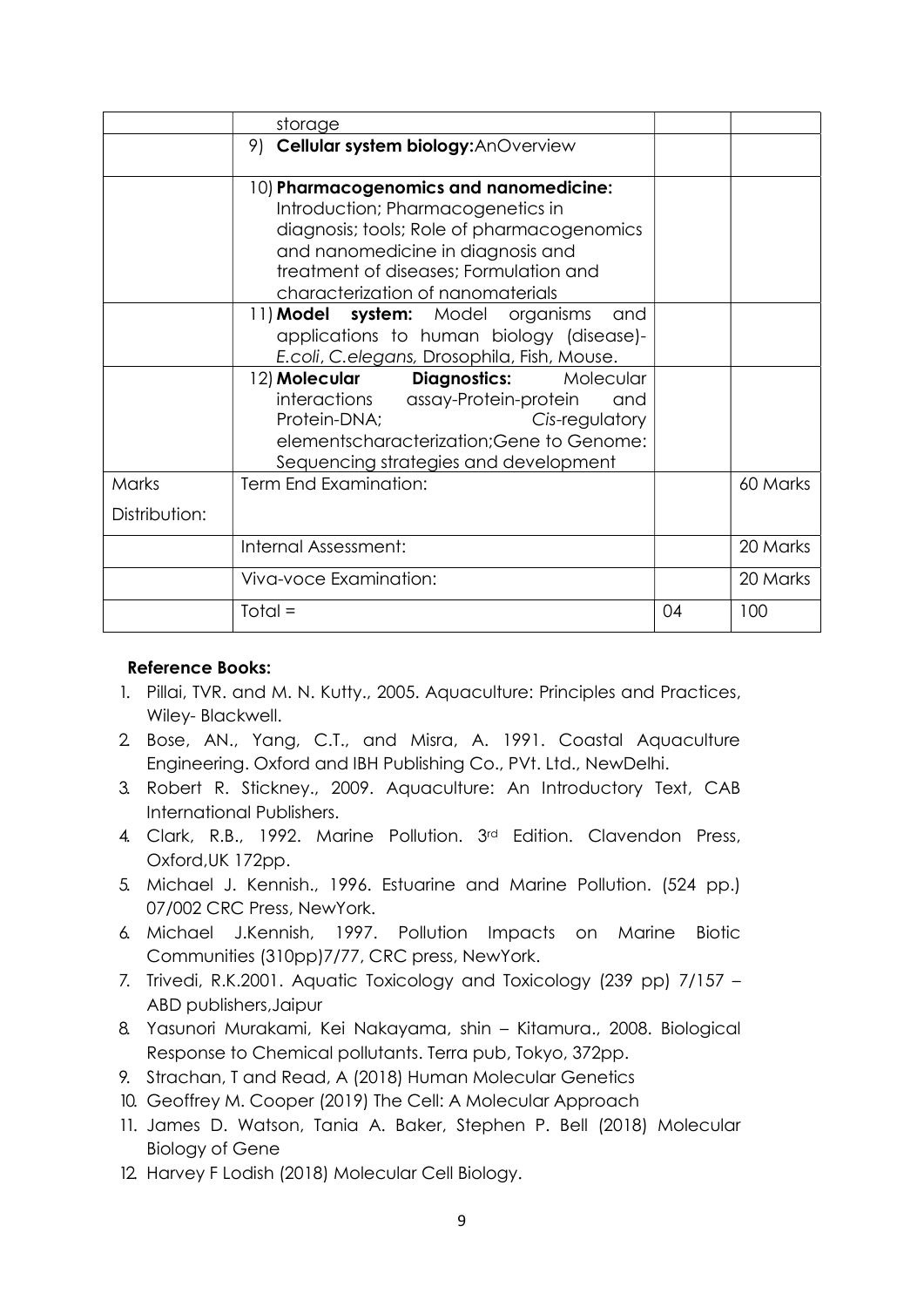- 13. Locquin and Langeron, 1983, Handbook of Microscopy. Butterwaths
- 14. Ausubel et al, 2002, Short Protocols in Molecular Biology. Wiley
- 15. S Surzycki, 2000, Basic Techniques in Molecular Biology. Springer Science, USA.
- 16. Helen Kreuzer, 2008, Molecular Biology & Biotechnology: A Guide for Student. ASM Press Washington DC, USA.
- 17. Bancroft & Stevens, 2002, Theory and Practice of Histological Techniques, Churchill-Livingstone
- 18. Wilson & Walker, 2006, Principles of Biochemical and Molecular Biological Techniques, Cambridge Univ. Press.
- 19. Norris et al, 2002, Concepts in Integrated Pest Management, Prentice-Hall
- 20. Pedigo, 2002, Entomology and Pest Management, 4th Edition, Prentice Hall
- 21. Pruthi, 1969, A Text Book of Agricultural Entomology, ICAR, New Delhi
- 22. Racheigl and Racheigl, 1998, Biological and Biotechnological Control of InsectPests, CRC Press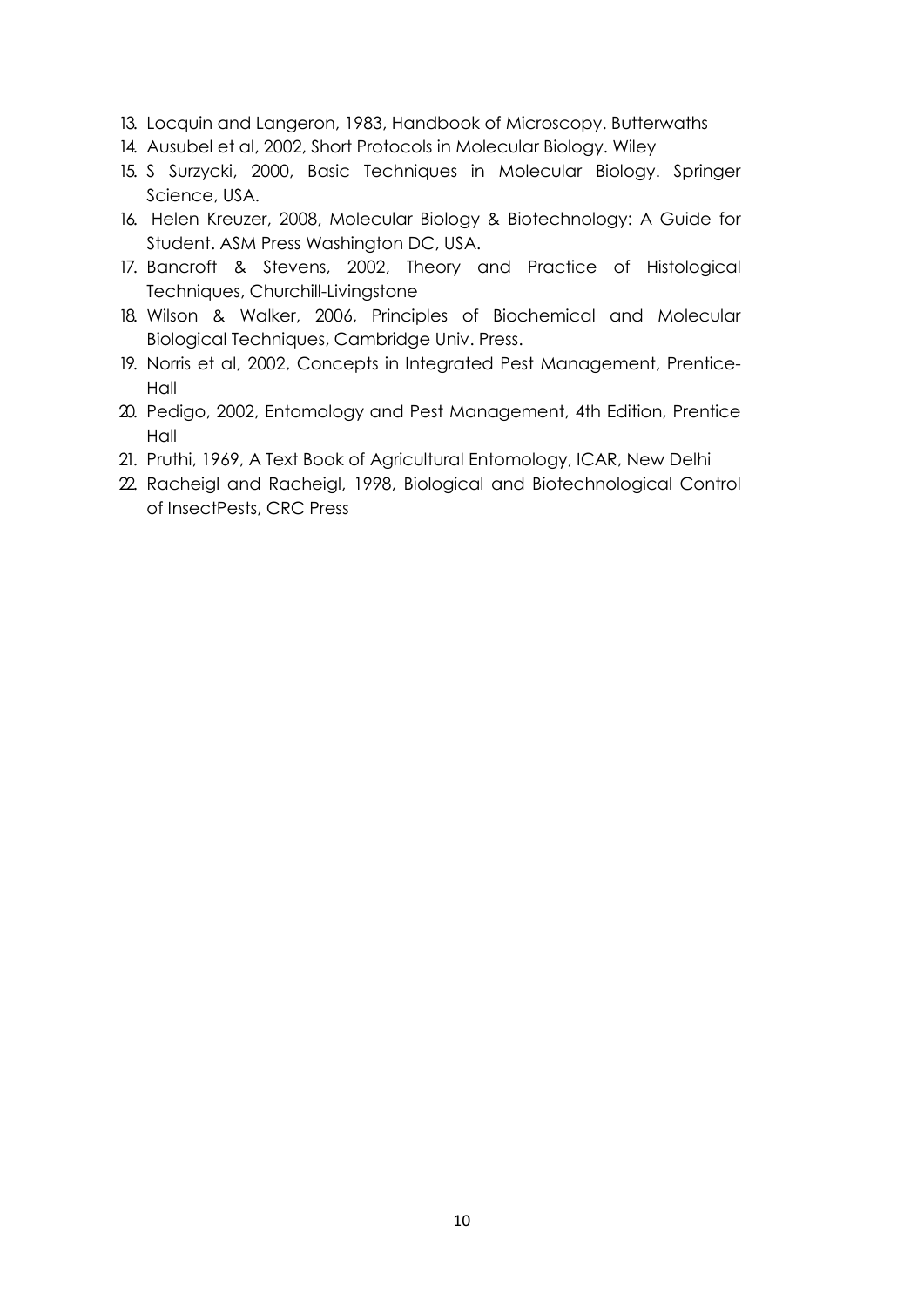| <b>Paper - 4: Subject Upgradation II (Transdisciplinary Components)</b><br>(at the department level) |                                                                                                                                                                                                                                                                                                                                                                                                                                                                                                                                                 |                |              |  |  |
|------------------------------------------------------------------------------------------------------|-------------------------------------------------------------------------------------------------------------------------------------------------------------------------------------------------------------------------------------------------------------------------------------------------------------------------------------------------------------------------------------------------------------------------------------------------------------------------------------------------------------------------------------------------|----------------|--------------|--|--|
|                                                                                                      | <b>(ALC/B):</b> Advanced level course on subject (B)                                                                                                                                                                                                                                                                                                                                                                                                                                                                                            |                |              |  |  |
| Course                                                                                               | <b>Course Title (Contents)</b>                                                                                                                                                                                                                                                                                                                                                                                                                                                                                                                  | <b>Credits</b> | <b>Marks</b> |  |  |
| Code(AL)                                                                                             |                                                                                                                                                                                                                                                                                                                                                                                                                                                                                                                                                 | (4)            | (FM 100)     |  |  |
| $C/B$ )                                                                                              |                                                                                                                                                                                                                                                                                                                                                                                                                                                                                                                                                 |                |              |  |  |
|                                                                                                      | 1. Plant alkaloids as drug bank                                                                                                                                                                                                                                                                                                                                                                                                                                                                                                                 |                |              |  |  |
|                                                                                                      | 2. Bacteriology: Cultivation of bacteria-aerobic<br>anaerobic<br>cultures,<br>and<br>synchronous<br>andasynchronous culture, batch, fed batch and<br>continuous culture; Measurement of growth,<br>factors<br>affecting<br>growth;Antibiotic/Drugresistance.                                                                                                                                                                                                                                                                                    |                |              |  |  |
|                                                                                                      | 3. Biostatistics: Measures ofcentral tendency and<br>dispersal, Standard Error, Standard Deviation and<br>Level ofSignificance, Regression, Correlation and<br>Matrixanalysis.t-test, Chi-square test and ANOVA,<br>Non-parametric test- Spearman's<br>Rank<br>Correlation and Wilcoxon Signed Rank test, Use<br>SPSS,<br>Chi-plot<br>Οf<br>(KY-Plot)<br>for<br>statisticalanalysis, Probit analysis                                                                                                                                            |                |              |  |  |
|                                                                                                      | 4. Preparation of Research plan: Research proposal<br>(write up), presentation and defense                                                                                                                                                                                                                                                                                                                                                                                                                                                      |                |              |  |  |
|                                                                                                      | 5. Intellectual Property Rights (IPR) in Biological<br>Science: Basic concepts, Patents, Trademarks,<br>Copyright,<br>Trade<br>secrets,<br>Licencing<br>Оf<br>technology, Geographical Indications, Geo<br>Tagging, IPs relevance to Biotechnology.                                                                                                                                                                                                                                                                                             |                |              |  |  |
|                                                                                                      | 6. Animal and Human Ethics: CPCSEA guidelines for<br>animal experimentation, Act and Rules for Animal<br>Experimentation and Breeding, ICMR guidelines<br>for experiments involving humans                                                                                                                                                                                                                                                                                                                                                      |                |              |  |  |
|                                                                                                      | Good<br>Laboratory Practice: Recording<br>and<br>7.<br>storage/<br>retention<br>research<br>Οf<br>materials/documents,<br>responsibilities<br>User<br>andmanagement of laboratory facilities<br>8. Laboratory Safety Measures:<br>a. Biosafety: Primary containment for biohazards,<br>Bio-safety levels (BSL), Biological spillage,<br>Biological waste and treatment, Genetically<br>modified organisms (GMOs)Safety concerns<br>and challenges<br>b. Chemical and Radiationsafety: Chemical and<br>radiationhazards, Health impact, Chemical |                |              |  |  |